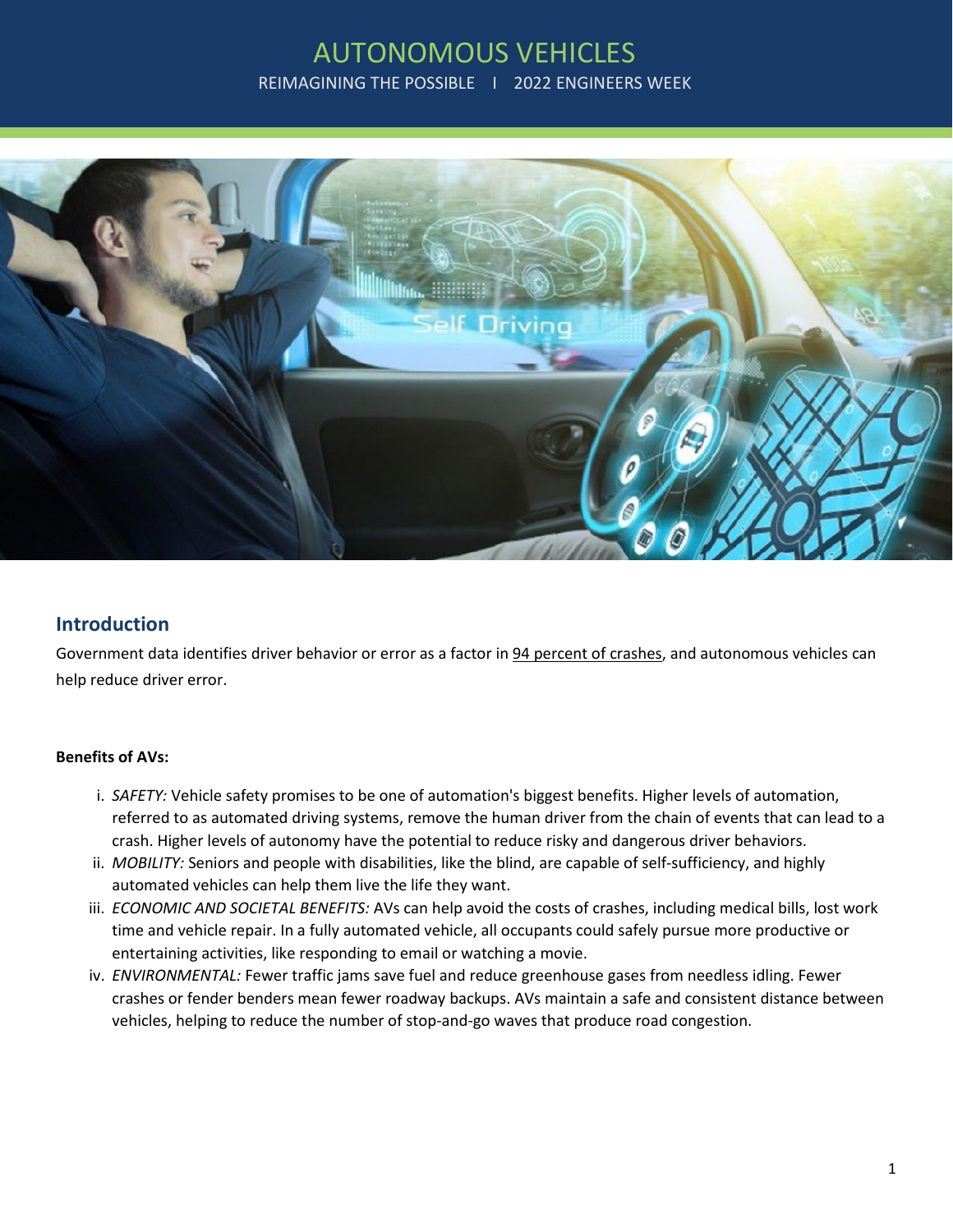**Levels of Automation:** Society of Automotive Engineers (SAE) describes Levels of automation as seen in the table below. Level 5 is considered a fully autonomous vehicle.

#### **Levels of Automation**

| Level 1 | Basic assistance (ABS, ESP, cruise control etc)                              |
|---------|------------------------------------------------------------------------------|
| Level 2 | The car accelerates, steers and breaks on its own monitored by the driver    |
| Level 3 | The driver doesn't have to keep their eyes on the road in certain situations |
| Level 4 | The car drives itself in almost all situations without the driver's help     |
| Level 5 | Full autonomy, no driver needed                                              |

## **Sensors used in Autonomous vehicles**

The following are some major sensor components used in Autonomous Vehicles:

*LIDAR*: Stands for Light Detection and Ranging, is a remote sensing method that uses light in the form of a pulsed laser to measure ranges (variable distances) to the Earth. This technology is used to scan roads and buildings. With a LIDAR scan, we generate a cloud point (literally a dataset of points) which can be loaded and used to represent the real world. The following picture shows data points generated by a LIDAR detector.

*RADAR:* Is a detection system that uses [radio](https://en.wikipedia.org/wiki/Radio_wave)  [waves](https://en.wikipedia.org/wiki/Radio_wave) to determine the range, angle, or velocity of objects. Radars are one of the simplest sensors in an autonomous vehicle, the distance they reach is short but they are relatively cheap when compared to LIDAR. Currently, many vehicles already use Radar technology for collision prevention during parking.

*GPS:* We generally understand what GPS means. When activated in cell phone, GPS allows use of Maps or any other geolocation-dependent functionality. The official definition states:



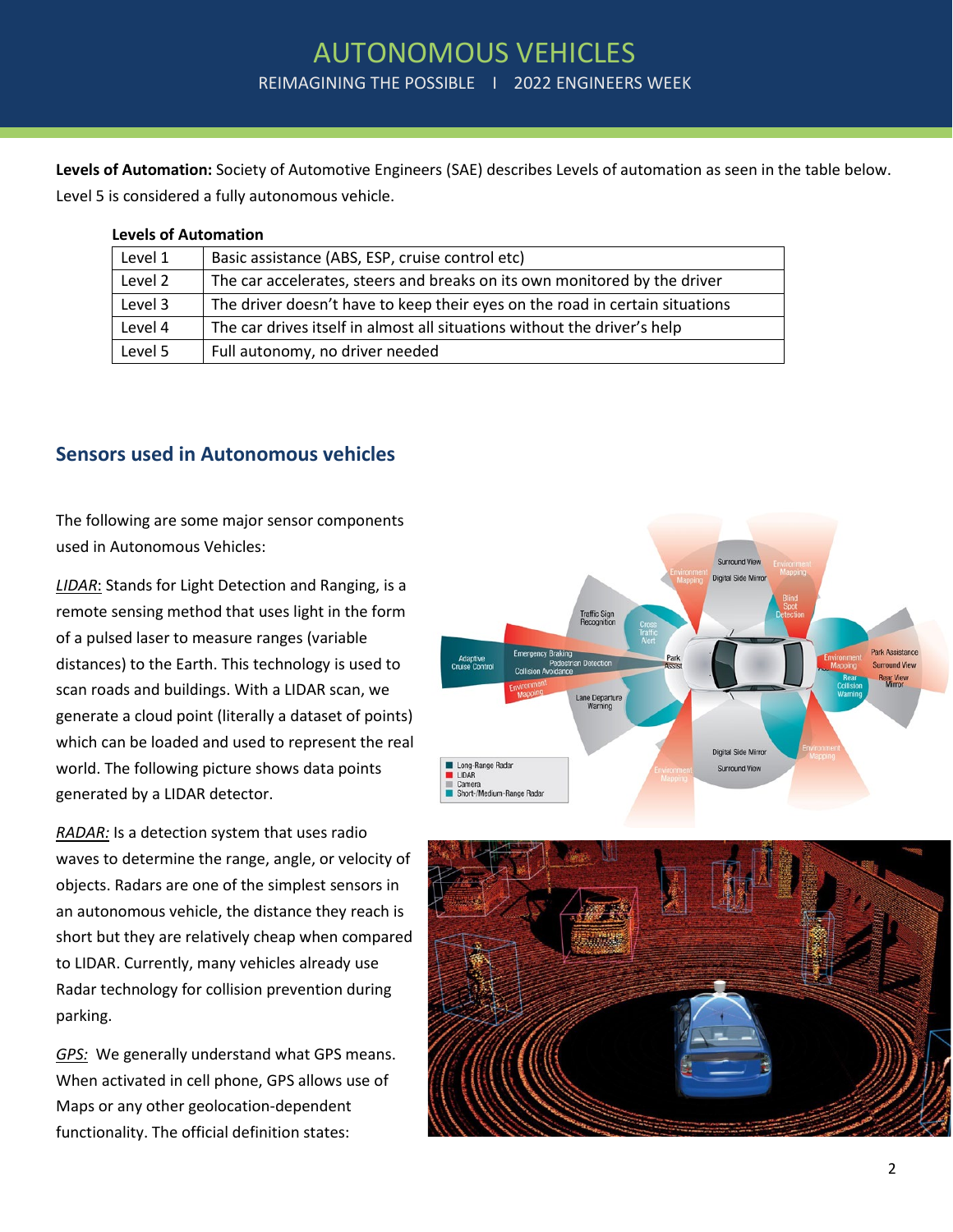## AUTONOMOUS VEHICLES REIMAGINING THE POSSIBLE | 2022 ENGINEERS WEEK

The **Global Positioning System** (**GPS**), is a satellite-based radio navigation system owned by the United States government and operated by the United States Air Force. It is a global navigation satellite system (GNSS) that provides geolocation and time information to a GPS receiver anywhere on or near the Earth where there is an unobstructed line of sight to four or more GPS satellites.

*CAMERA:* A camera is an important sensor in autonomous vehicles. It allows them to identify objects and people in the real world. Autonomous vehicles use Cameras for object detection and object identification based on advances made in the field of Computer-vision and Machine learning techniques, particularly in convolutional neural networks.

*4D IMAGING RADAR:* The traditional sensors discussed above add significant weight to autonomous cars and is a subject of concern for car manufacturers. 4D imaging radar sensors can address this challenge by replacing various singlefunction sensors while also proving to be safer than traditional radar or light detection and ranging (LiDAR)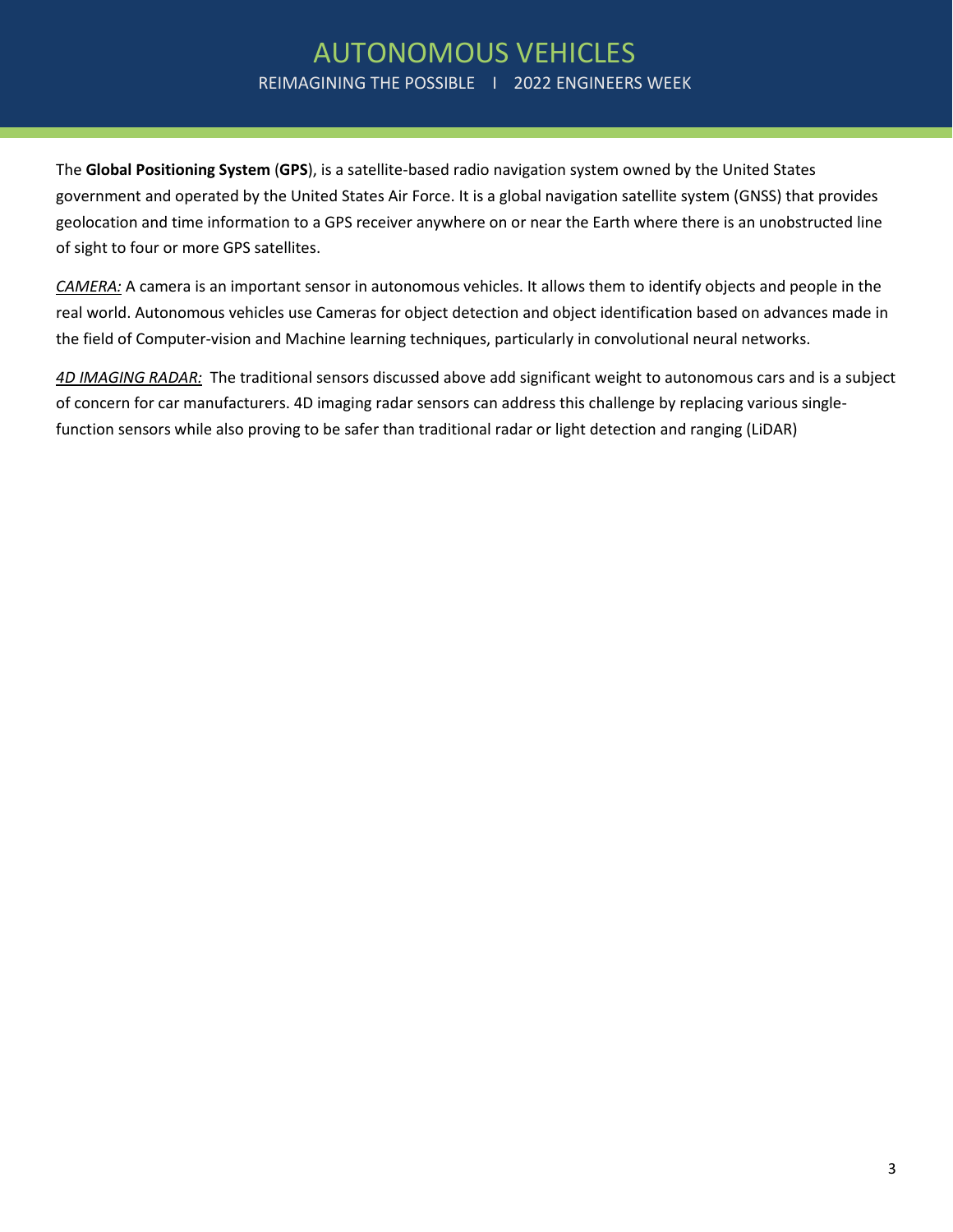# AUTONOMOUS VEHICLES REIMAGINING THE POSSIBLE I 2022 ENGINEERS WEEK



## **Autonomous Vehicles Operating Today**

BEEP – provides multi-passenger, electric, autonomous shuttle that operates at several locations including May Clinic – Jacksonville; Lake Nona, Fl; HART, Tampa; Yellowstone, WY and several others.

Several autonomous delivery robots are operating in selected areas. The robots are deployed by several companies such as Starship Technologies, Nuro, Udelv, Kiwibot, Amazon Scout etc.